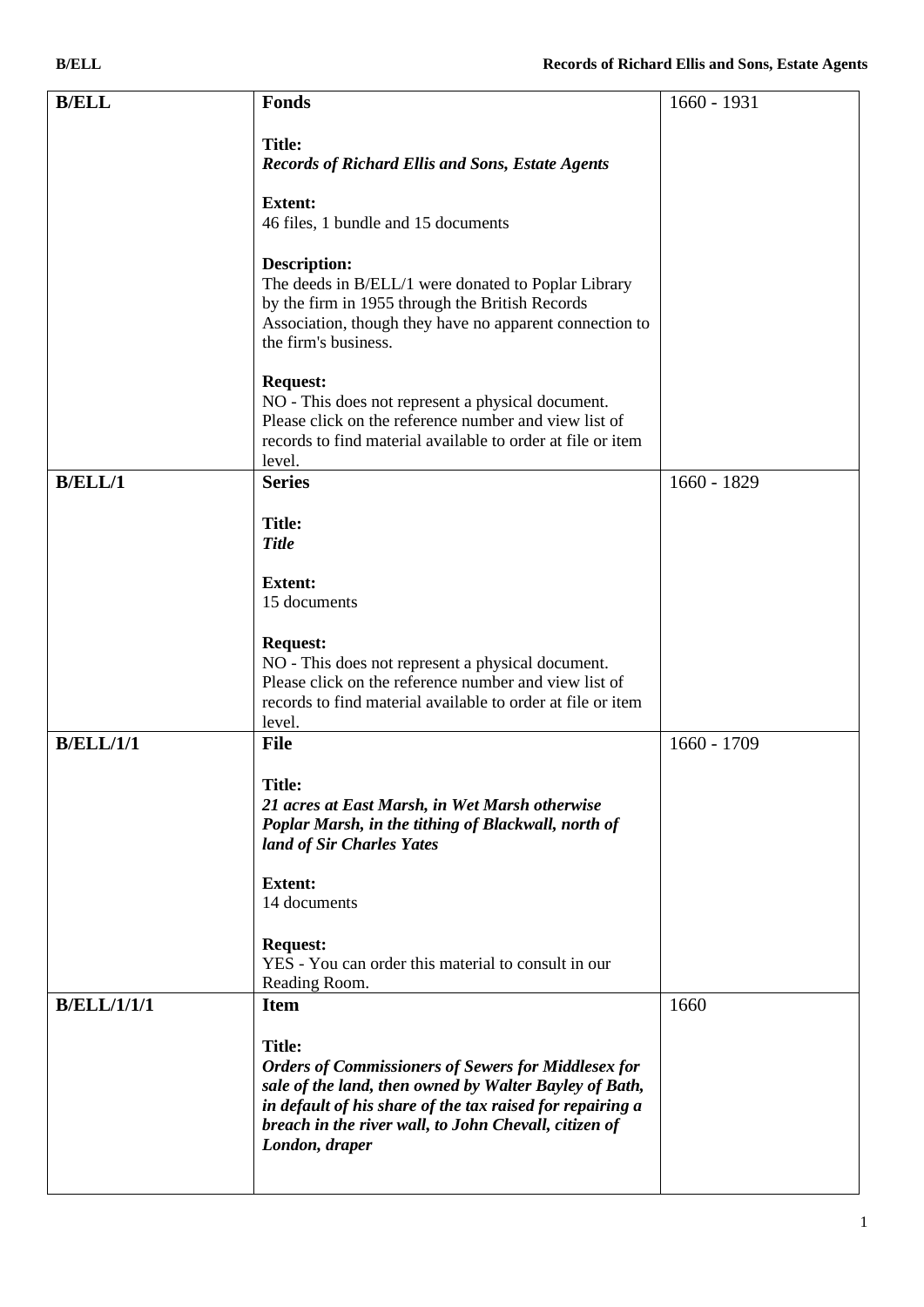|                    | <b>Extent:</b><br>3 documents                                                                                     |      |
|--------------------|-------------------------------------------------------------------------------------------------------------------|------|
|                    |                                                                                                                   |      |
|                    | Description:                                                                                                      |      |
|                    | These documents (marked A-C) relate to the sale of land                                                           |      |
|                    | on the Isle of Dogs then belonging to Walter Bayley of                                                            |      |
|                    | Bath, gentleman, who made default in the payment of                                                               |      |
|                    | rates assessed upon him for the repair and improvement                                                            |      |
|                    | of the river wall. The first order of the Commissioners<br>(document A) was made on 27 September 1660. Then       |      |
|                    | Bayley's land was sold by decree and order (document                                                              |      |
|                    | B, 24 Oct 1660) to John Chevall, citizen of London,                                                               |      |
|                    | draper, who was to bequeath it to his son Richard.                                                                |      |
|                    | Richard's sole daughter and heiress married in 1703                                                               |      |
|                    | Thomas Tooke, merchant, who afterwards resided at                                                                 |      |
|                    | Horta in Fayal, in the Azores, as His Majesty's Consul.                                                           |      |
|                    | This decree received the royal assent of Charles II,<br>whose sign-manual appears at the top left-hand corner.    |      |
|                    |                                                                                                                   |      |
|                    | Mention is made of 'the great Breach that had lately                                                              |      |
|                    | before happened in the banks and walls of the said                                                                |      |
|                    | Marsh [Stebunheath Marsh at Poplar] and what must                                                                 |      |
|                    | now necessarily be expended' in repairing it. To raise the                                                        |      |
|                    | sum of £16,000 the owners of the land thereabouts were<br>rated at £20 per acre, the money to be paid to Mr Henry |      |
|                    | Dethick 'at his house in Poplar'.                                                                                 |      |
|                    | At another sessions held at the Red Lyon at Poplar on 1                                                           |      |
|                    | September 1660, the Commissioners imposed a further                                                               |      |
|                    | tax on the owners of £4 per acre, it appearing that the                                                           |      |
|                    | work already done on the breach and the cost of                                                                   |      |
|                    | materials bought had amounted to £1,500 more than the<br>tax already imposed.                                     |      |
|                    |                                                                                                                   |      |
|                    | Bayley's share of this tax was £480 for 20 acres of land.                                                         |      |
|                    | Of this he paid £20, and for the rest his land was sold by                                                        |      |
|                    | order of the Commissioners. His receipt for the purchase                                                          |      |
|                    | price of £900 paid by John Chevall (document C) shows                                                             |      |
|                    | that Chevall actually purchased 21 acres, wih £500 due<br>to the Commissioners of Sewers and the balance due to   |      |
|                    | Bayley as the vendor.                                                                                             |      |
|                    |                                                                                                                   |      |
|                    | <b>Request:</b>                                                                                                   |      |
|                    | YES - You can order this material to consult in our                                                               |      |
|                    | Reading Room.                                                                                                     |      |
| <b>B/ELL/1/1/2</b> | <b>Item</b>                                                                                                       | 1673 |
|                    | <b>Title:</b>                                                                                                     |      |
|                    | Lease for a year, and conveyance to lead the uses of a                                                            |      |
|                    | recovery                                                                                                          |      |
|                    | <b>Extent:</b>                                                                                                    |      |
|                    | 2 joined documents                                                                                                |      |
|                    |                                                                                                                   |      |
|                    | <b>Description:</b>                                                                                               |      |
|                    | (1) Richard Chevall, London, gentleman                                                                            |      |
|                    | (2) John Hall, London, merchant tailor; Joseph                                                                    |      |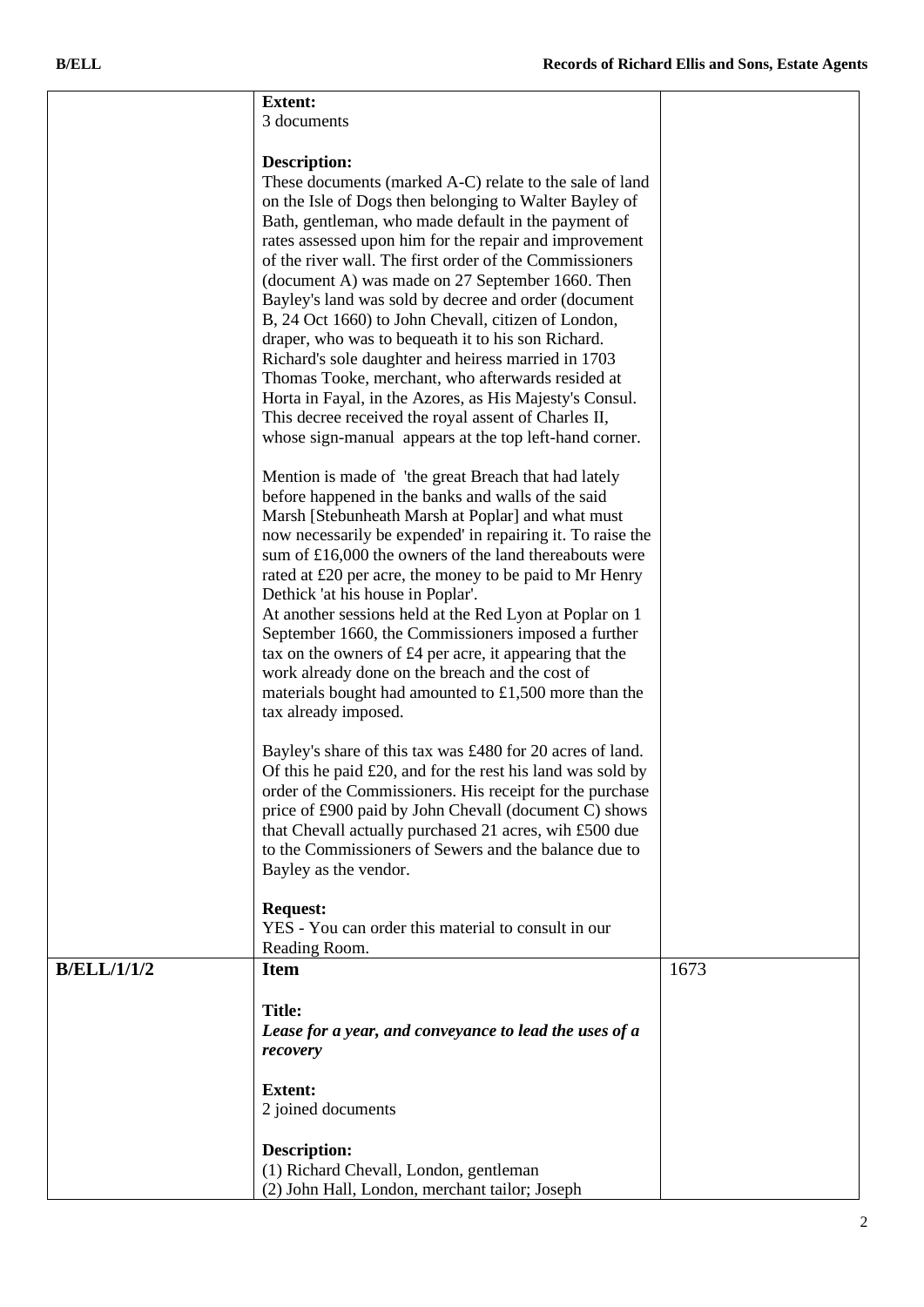|                    | Chambers, London, merchant (tenants to the precipe)<br>(3) Robert King, London, fishmonger; Richard<br>Langford, London, skinner                                                                                                                                                                                                               |            |
|--------------------|------------------------------------------------------------------------------------------------------------------------------------------------------------------------------------------------------------------------------------------------------------------------------------------------------------------------------------------------|------------|
|                    | <b>Request:</b><br>YES - You can order this material to consult in our<br>Reading Room.                                                                                                                                                                                                                                                        |            |
|                    |                                                                                                                                                                                                                                                                                                                                                |            |
| <b>B/ELL/1/1/3</b> | <b>Item</b><br><b>Title:</b><br>Mortgage in fee (by 1000 year lease term), bond to<br>perform covenants, and receipt                                                                                                                                                                                                                           | Feb 1676/7 |
|                    | <b>Extent:</b>                                                                                                                                                                                                                                                                                                                                 |            |
|                    | 3 documents                                                                                                                                                                                                                                                                                                                                    |            |
|                    | <b>Description:</b><br>(1) Richard Chevall of London, gentleman<br>(2) Lawrence Chevall of London, gentleman                                                                                                                                                                                                                                   |            |
|                    | <b>Request:</b><br>YES - You can order this material to consult in our<br>Reading Room.                                                                                                                                                                                                                                                        |            |
| <b>B/ELL/1/1/4</b> | <b>Item</b>                                                                                                                                                                                                                                                                                                                                    | 1677       |
|                    | <b>Title:</b><br>Lease for a year<br><b>Extent:</b><br>1 document<br><b>Description:</b><br>(1) Richard Chevall of Spitalfields, mariner<br>(2) Josiah Ricroft of Mile End, esq; William Bayley of<br>Stepney, gentleman<br>[Release not executed?]<br><b>Request:</b><br>YES - You can order this material to consult in our<br>Reading Room. |            |
| <b>B/ELL/1/1/5</b> | <b>Item</b>                                                                                                                                                                                                                                                                                                                                    | 1682       |
|                    | <b>Title:</b><br><b>Assignment of mortgage</b><br><b>Extent:</b><br>1 document                                                                                                                                                                                                                                                                 |            |
|                    | <b>Description:</b><br>(1) Richard Chevall, of London, gentleman; Lawrence<br>Chevall, of London, gentleman<br>(2) William Chevall, of Staines, gentleman                                                                                                                                                                                      |            |
|                    | <b>Request:</b><br>YES - You can order this material to consult in our<br>Reading Room.                                                                                                                                                                                                                                                        |            |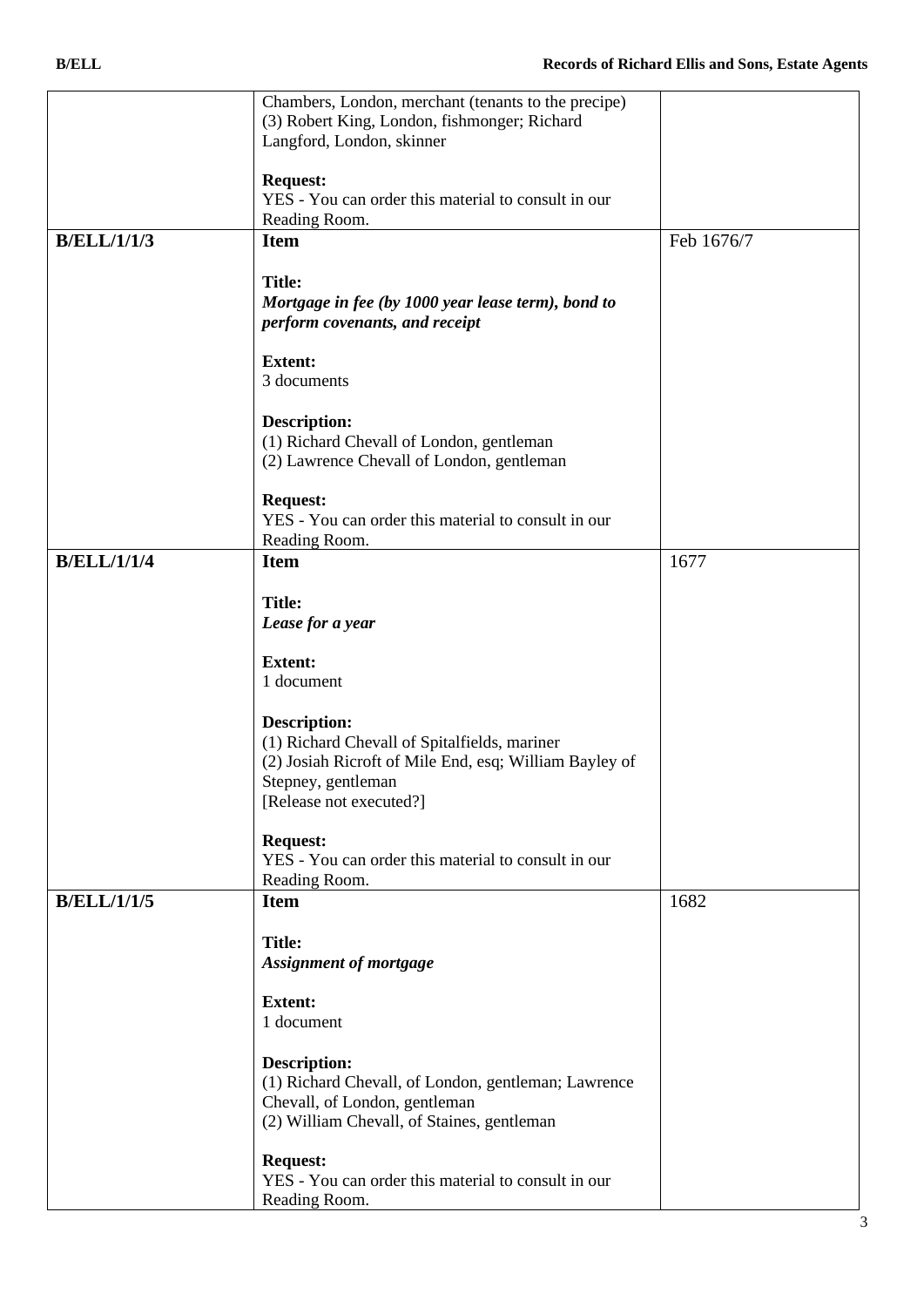| <b>B/ELL</b>       |                                                                                                                                                                                                                                                         | <b>Records of Richard Ellis and Sons, Estate Agents</b> |
|--------------------|---------------------------------------------------------------------------------------------------------------------------------------------------------------------------------------------------------------------------------------------------------|---------------------------------------------------------|
| <b>B/ELL/1/1/6</b> | <b>Item</b>                                                                                                                                                                                                                                             | Feb 1687/8                                              |
|                    | <b>Title:</b><br>Assignment of mortgage and bond to perform<br>covenants                                                                                                                                                                                |                                                         |
|                    | <b>Extent:</b><br>2 documents                                                                                                                                                                                                                           |                                                         |
|                    | <b>Description:</b><br>Mortgage:<br>(1) Richard Chevall, of London, merchant; William<br>Chevall, of Staines, gentleman<br>(2) John Fisher, of London, merchant<br>The regnal year is misdated on both documents, but 2<br>Feb 1688 is the likely date. |                                                         |
|                    | <b>Request:</b><br>YES - You can order this material to consult in our<br>Reading Room.                                                                                                                                                                 |                                                         |
| <b>B/ELL/1/1/7</b> | <b>Item</b>                                                                                                                                                                                                                                             | Jan 1705/06                                             |
|                    | <b>Title:</b><br><b>Assignment of mortgage</b>                                                                                                                                                                                                          |                                                         |
|                    | <b>Extent:</b><br>1 document                                                                                                                                                                                                                            |                                                         |
|                    | <b>Description:</b><br>(1) William Fisher of Holborn, tailor; Elizabeth Fisher of                                                                                                                                                                       |                                                         |

| B/ELL/1/2          | <b>File</b>                                                                                      | 1826 - 1829 |
|--------------------|--------------------------------------------------------------------------------------------------|-------------|
|                    | YES - You can order this material to consult in our<br>Reading Room.                             |             |
|                    | <b>Request:</b>                                                                                  |             |
|                    |                                                                                                  |             |
|                    | (2) Nathaniel Denew, of St Stephens [Hackington],<br>Kent, gentleman                             |             |
|                    | (1) Thomas Tooke of City of London, merchant                                                     |             |
|                    | <b>Description:</b>                                                                              |             |
|                    | 1 document                                                                                       |             |
|                    | <b>Extent:</b>                                                                                   |             |
|                    | <b>Counterpart lease for 99 years</b>                                                            |             |
|                    | <b>Title:</b>                                                                                    |             |
| <b>B/ELL/1/1/8</b> | <b>Item</b>                                                                                      | 1709        |
|                    | Reading Room.                                                                                    |             |
|                    | <b>Request:</b><br>YES - You can order this material to consult in our                           |             |
|                    |                                                                                                  |             |
|                    | (2) Richard Chevall of City of London, gentleman<br>(3) Thomas Tooke of City of London, merchant |             |
|                    |                                                                                                  |             |

Chesson, Herts, widow; John Fisher of Milton,

Berkshire, clerk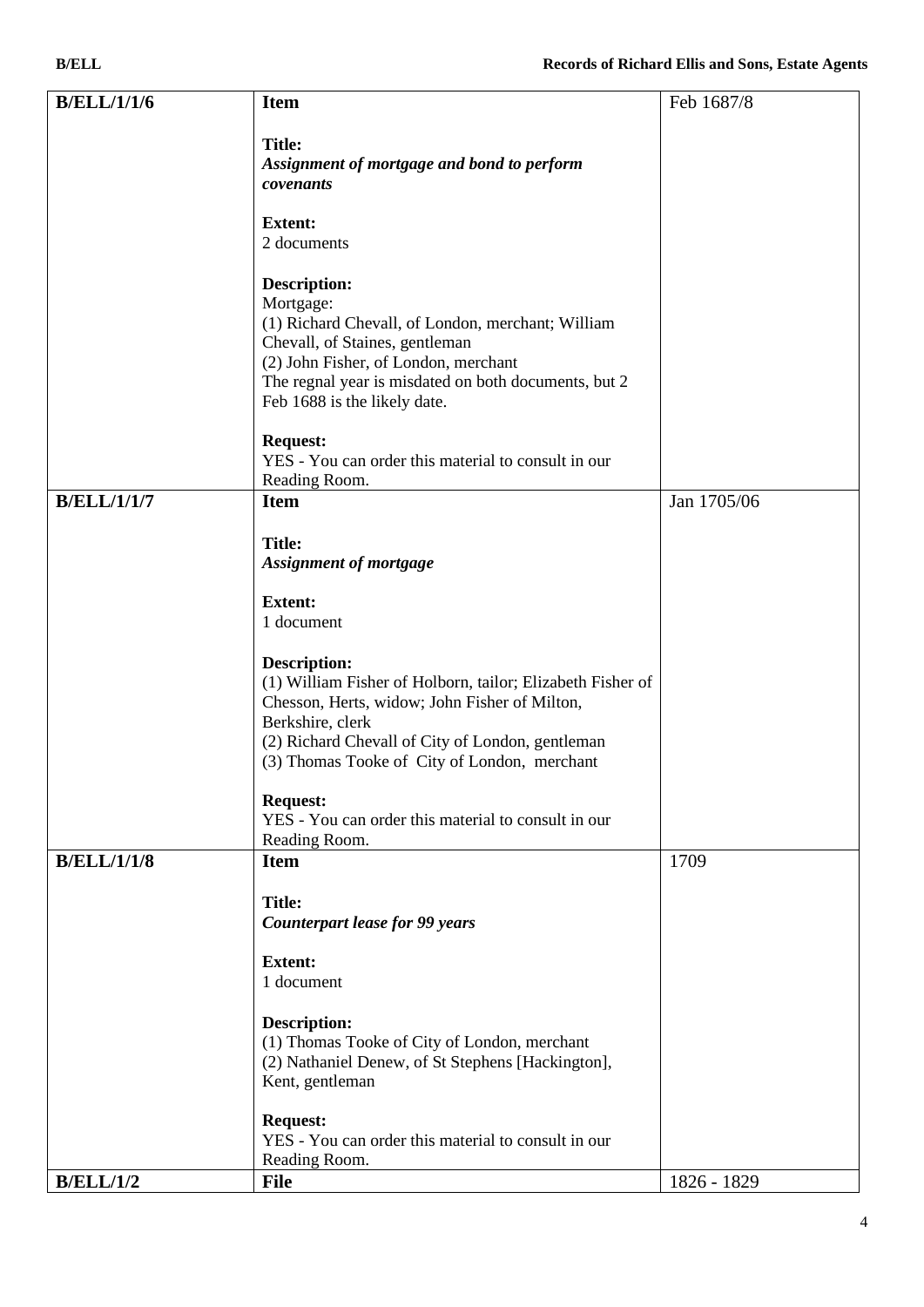|                  | <b>Title:</b><br>Land in Poplar, east of a ditch separating it of land of<br>Thomas Tooke, west of a private road also belonging to<br>him, and also adjoining his land to the north and<br>south                                                                                                                         |             |
|------------------|---------------------------------------------------------------------------------------------------------------------------------------------------------------------------------------------------------------------------------------------------------------------------------------------------------------------------|-------------|
|                  | <b>Extent:</b><br>1 document                                                                                                                                                                                                                                                                                              |             |
|                  | <b>Description:</b><br>Grant of annuity of £10, in return for a lease to $(1)$ for 61<br>years:<br>(1) Daniel Wilton of Dog Row, painter<br>(2) William Harper Farrer of Ratcliff, builder and<br>undertaker<br>(3) Daniel Wilson Davison of Brand Hall, Shropshire,<br>esq<br>(4) George Davies of Tavistock Square, esq |             |
|                  | Assignment of annuity and lease, 1829:<br>Daniel Wilson Davison and George Davies to Daniel<br>Wilton                                                                                                                                                                                                                     |             |
|                  | <b>Request:</b><br>YES - You can order this material to consult in our<br>Reading Room.                                                                                                                                                                                                                                   |             |
| B/ELL/2          | <b>Series</b>                                                                                                                                                                                                                                                                                                             | 1896 - 1931 |
|                  | <b>Title:</b><br><b>Business and Estate Papers</b>                                                                                                                                                                                                                                                                        |             |
|                  | <b>Extent:</b><br>46 files and 1 bundle                                                                                                                                                                                                                                                                                   |             |
|                  | <b>Request:</b><br>NO - This does not represent a physical document.<br>Please click on the reference number and view list of<br>records to find material available to order at file or item<br>level.                                                                                                                    |             |
| <b>B/ELL/2/1</b> | <b>Item</b>                                                                                                                                                                                                                                                                                                               | 1926        |
|                  | <b>Title:</b><br>Valuation of no. 30a Great Alie Street                                                                                                                                                                                                                                                                   |             |
|                  | <b>Extent:</b><br>1 file                                                                                                                                                                                                                                                                                                  |             |
|                  | <b>Description:</b><br>For F G Walker & Co., 83 Cable Street; correspondence<br>and papers                                                                                                                                                                                                                                |             |
|                  | <b>Request:</b><br>YES - You can order this material to consult in our<br>Reading Room.                                                                                                                                                                                                                                   |             |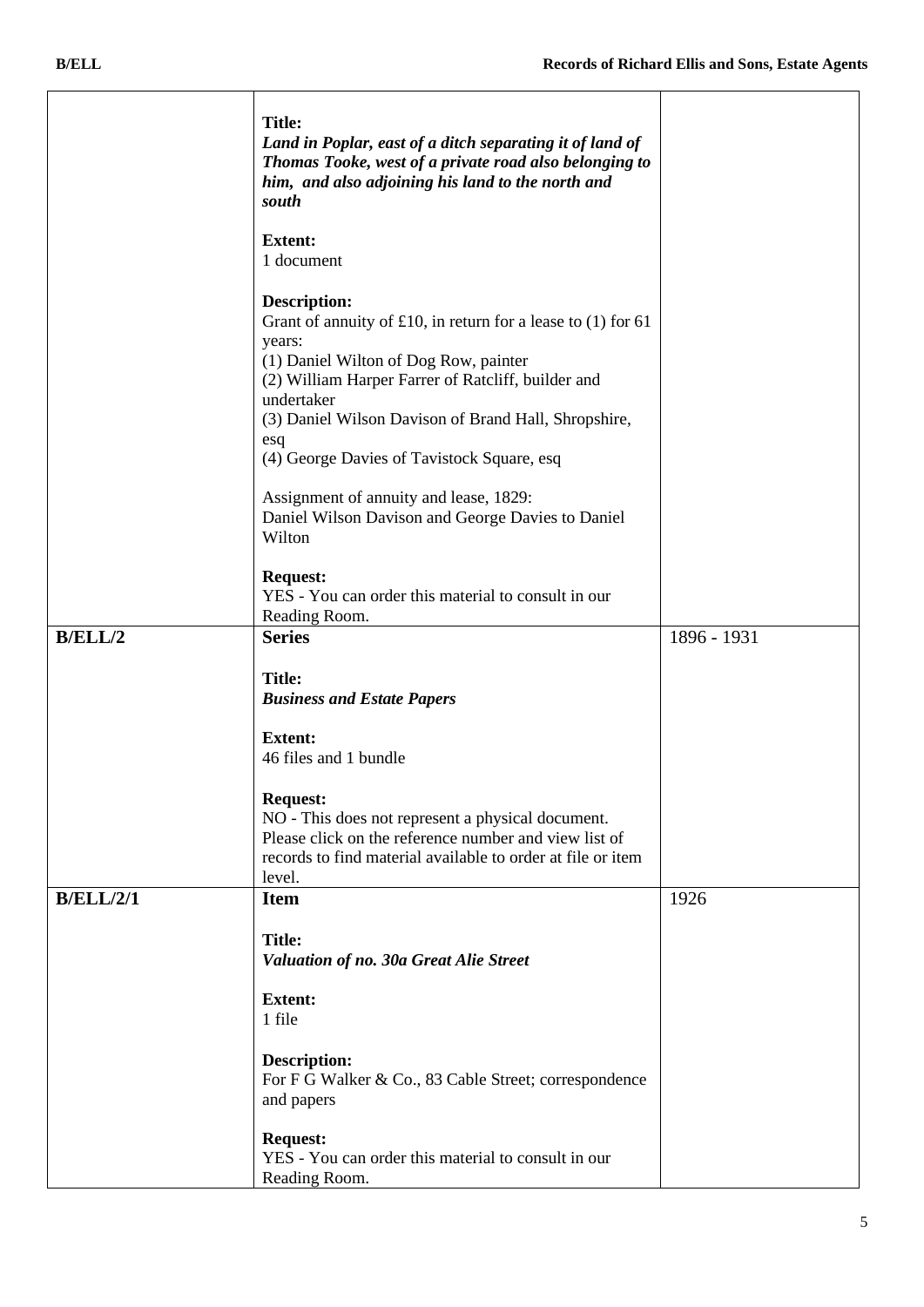| <b>B/ELL/2/2</b> | <b>Item</b>                                                                             | March 1904 |
|------------------|-----------------------------------------------------------------------------------------|------------|
|                  | <b>Title:</b><br>Valuation for mortgage of no. 30 Commercial Street                     |            |
|                  | <b>Extent:</b><br>1 file                                                                |            |
|                  | <b>Description:</b><br>Correspondence and papers                                        |            |
|                  | <b>Request:</b><br>YES - You can order this material to consult in our<br>Reading Room. |            |
| <b>B/ELL/2/3</b> | <b>Item</b>                                                                             | 1903       |
|                  | <b>Title:</b><br>Sale of Joel Emanuel's Almshouses, Wellclose Sq.                       |            |
|                  | <b>Extent:</b><br>1 file                                                                |            |
|                  | <b>Description:</b><br>Particulars & conditions of sale, & other documents              |            |
|                  | <b>Request:</b><br>YES - You can order this material to consult in our<br>Reading Room. |            |
| <b>B/ELL/2/4</b> | <b>Item</b>                                                                             | 1921       |
|                  | <b>Title:</b><br>Disposal of freehold property - no. 30 Spital Sq.                      |            |
|                  | <b>Extent:</b><br>1 file                                                                |            |
|                  | <b>Description:</b><br>Correspondence                                                   |            |
|                  | <b>Request:</b><br>YES - You can order this material to consult in our<br>Reading Room. |            |
| B/ELL/2/5        | <b>Item</b>                                                                             | 1929       |
|                  | <b>Title:</b><br>Survey & valuation of nos. 1 and 1a Chicksand St.                      |            |
|                  | <b>Extent:</b><br>1 file                                                                |            |
|                  | <b>Description:</b><br>Correspondence & papers                                          |            |
|                  | <b>Request:</b><br>YES - You can order this material to consult in our                  |            |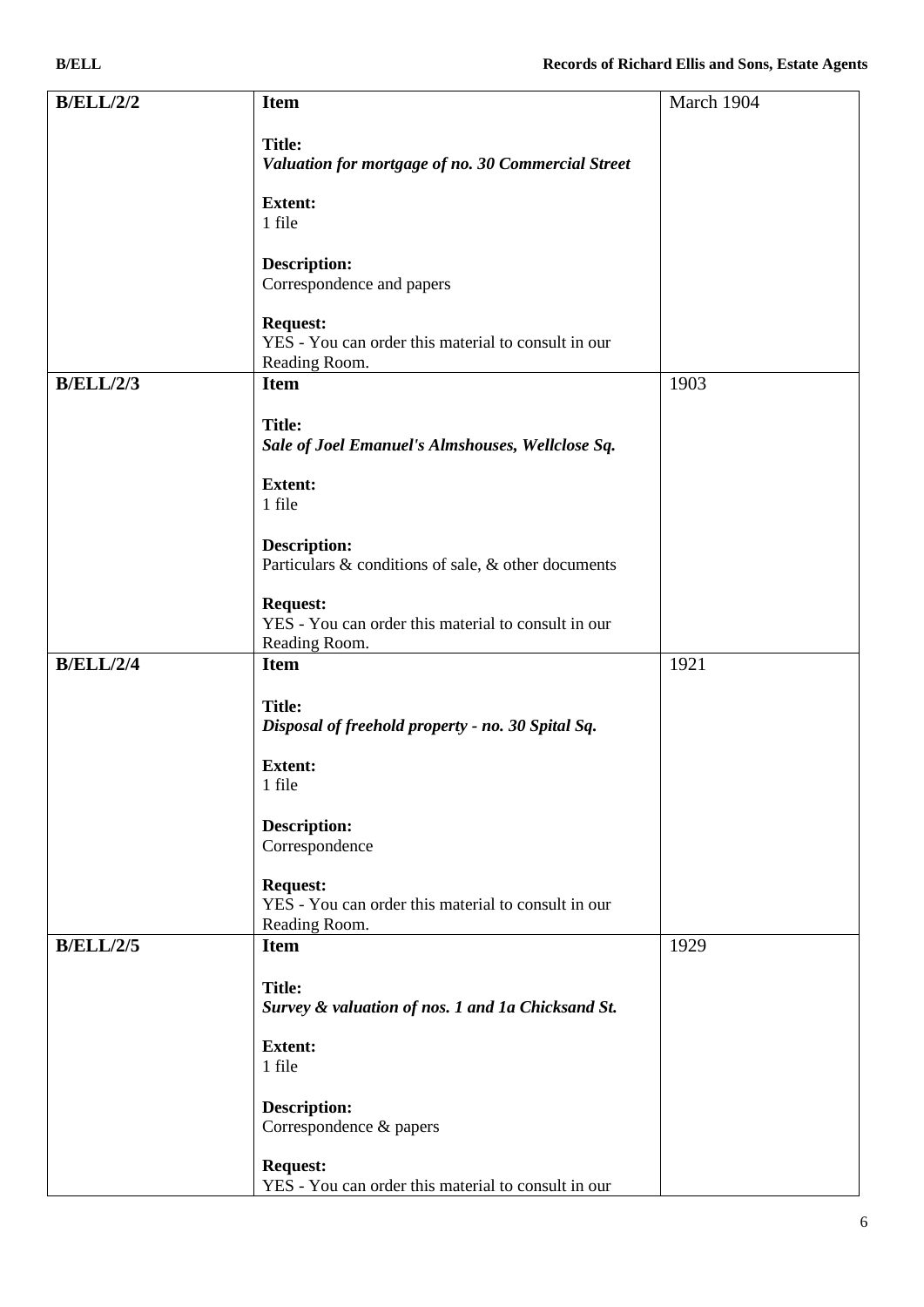|                  | Reading Room.                                                                                                                                                                   |          |
|------------------|---------------------------------------------------------------------------------------------------------------------------------------------------------------------------------|----------|
| <b>B/ELL/2/6</b> | <b>Item</b>                                                                                                                                                                     | 1904     |
|                  | <b>Title:</b><br>Negotiations for purchase of nos. 68-72 (even)<br>Wentworth St.                                                                                                |          |
|                  | <b>Extent:</b><br>1 file                                                                                                                                                        |          |
|                  | <b>Description:</b><br>Correspondence & papers                                                                                                                                  |          |
|                  | <b>Access Conditions:</b>                                                                                                                                                       |          |
|                  | <b>Request:</b><br>YES - You can order this material to consult in our<br>Reading Room.                                                                                         |          |
| <b>B/ELL/2/7</b> | <b>Item</b>                                                                                                                                                                     | 1896     |
|                  | <b>Title:</b><br>Valuation of nos. 1-5 (odd) St. Paul's Rd. and no. 107<br><b>Burdett Rd.</b>                                                                                   |          |
|                  | <b>Extent:</b><br>1 file                                                                                                                                                        |          |
|                  | <b>Description:</b><br>Correspondence & papers                                                                                                                                  |          |
|                  | <b>Request:</b><br>YES - You can order this material to consult in our<br>Reading Room.                                                                                         |          |
| <b>B/ELL/2/8</b> | <b>Item</b>                                                                                                                                                                     | 19121924 |
|                  | <b>Title:</b><br>Negotiations for sale of site of St. Jude's Church,<br><b>Commercial St.</b>                                                                                   |          |
|                  | <b>Extent:</b><br>2 folders                                                                                                                                                     |          |
|                  | <b>Description:</b><br>Particulars and conditions of sale, correspondence,<br>papers, etc. Also particulars and conditions of sale of St.<br>Mary's, Spital Square, dated 1912. |          |
|                  | <b>Request:</b><br>YES - You can order this material to consult in our                                                                                                          |          |

Reading Room.

**Title:**

**B/ELL/2/9 Item**

January 1902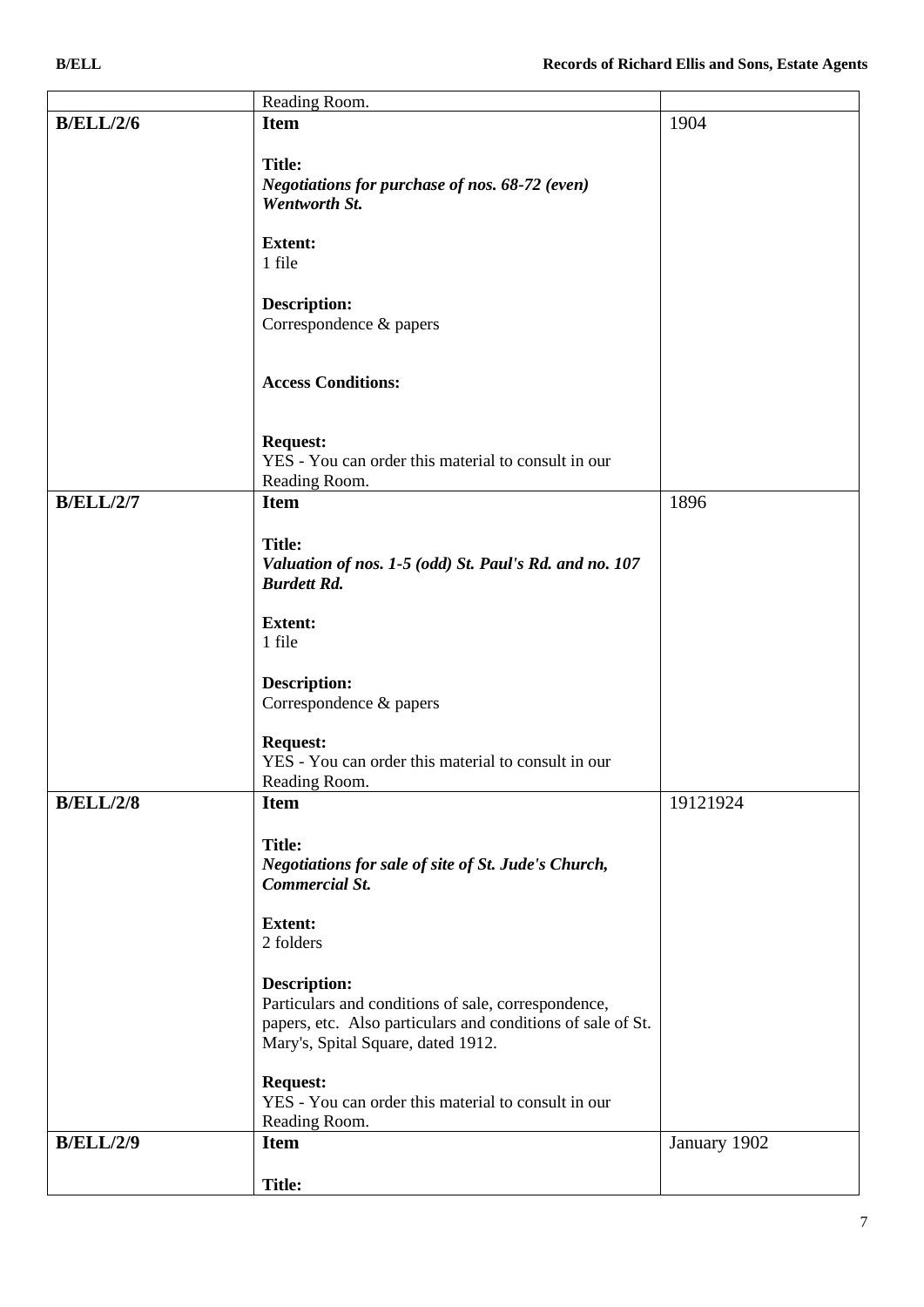|                   | Report and valuation of nos 39 & 41 Commercial St.   |                  |
|-------------------|------------------------------------------------------|------------------|
|                   | <b>Extent:</b>                                       |                  |
|                   | 1 file                                               |                  |
|                   |                                                      |                  |
|                   | <b>Description:</b>                                  |                  |
|                   | For Henry Levy, 11 Hyde Park Place                   |                  |
|                   | <b>Request:</b>                                      |                  |
|                   | YES - You can order this material to consult in our  |                  |
|                   | Reading Room.                                        |                  |
| <b>B/ELL/2/10</b> | <b>Item</b>                                          | 1898             |
|                   | <b>Title:</b>                                        |                  |
|                   | Report as to rental value of 38 High St, Wapping     |                  |
|                   | (Standard Wharf)                                     |                  |
|                   | <b>Extent:</b>                                       |                  |
|                   | 1 file                                               |                  |
|                   |                                                      |                  |
|                   | <b>Description:</b>                                  |                  |
|                   | Papers & correspondence                              |                  |
|                   | <b>Request:</b>                                      |                  |
|                   | YES - You can order this material to consult in our  |                  |
|                   | Reading Room.                                        |                  |
| <b>B/ELL/2/11</b> | <b>Item</b>                                          | <b>July 1901</b> |
|                   | <b>Title:</b>                                        |                  |
|                   | <b>Survey and valuation of Union St. Mansions,</b>   |                  |
|                   | Whitechapel.                                         |                  |
|                   | <b>Extent:</b>                                       |                  |
|                   | 1 file                                               |                  |
|                   |                                                      |                  |
|                   | <b>Description:</b>                                  |                  |
|                   | Correspondence & documents                           |                  |
|                   | <b>Request:</b>                                      |                  |
|                   | YES - You can order this material to consult in our  |                  |
| <b>B/ELL/2/12</b> | Reading Room.<br><b>Item</b>                         | 1899             |
|                   |                                                      |                  |
|                   | <b>Title:</b>                                        |                  |
|                   | Survey and valuation of no. 125 Whitechapel High St. |                  |
|                   | <b>Extent:</b>                                       |                  |
|                   | 1 file                                               |                  |
|                   |                                                      |                  |
|                   | <b>Description:</b>                                  |                  |
|                   | For ?Barnett Goldsmith, 125 Whitechapel High St.,    |                  |
|                   | correspondence & papers<br><b>Request:</b>           |                  |
|                   | YES - You can order this material to consult in our  |                  |
|                   | Reading Room.                                        |                  |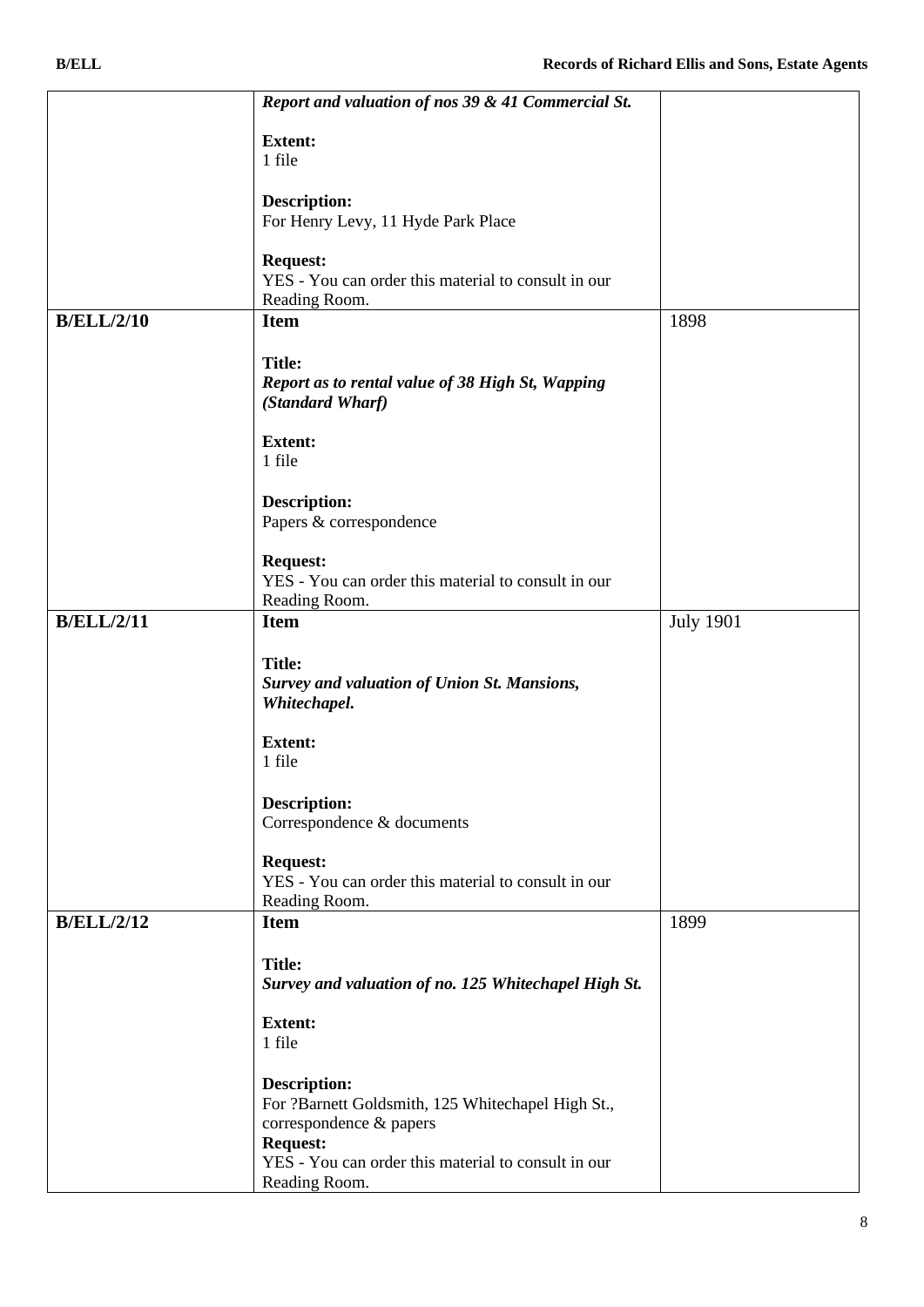| <b>B/ELL/2/13</b> | <b>Item</b>                                                           | <b>June 1898</b> |
|-------------------|-----------------------------------------------------------------------|------------------|
|                   | <b>Title:</b>                                                         |                  |
|                   | Survey and estimate of rental value of no. 22                         |                  |
|                   | <b>Whitechapel High St.</b>                                           |                  |
|                   |                                                                       |                  |
|                   | <b>Extent:</b><br>1 file                                              |                  |
|                   |                                                                       |                  |
|                   | <b>Description:</b>                                                   |                  |
|                   | Papers & correspondence                                               |                  |
|                   | <b>Request:</b>                                                       |                  |
|                   | YES - You can order this material to consult in our                   |                  |
|                   | Reading Room.                                                         |                  |
| <b>B/ELL/2/14</b> | <b>Item</b>                                                           | 1903             |
|                   |                                                                       |                  |
|                   | <b>Title:</b><br>Negotiations for sale of nos. 731-5 (odd) Commercial |                  |
|                   | Rd                                                                    |                  |
|                   |                                                                       |                  |
|                   | <b>Extent:</b><br>1 file                                              |                  |
|                   |                                                                       |                  |
|                   | <b>Description:</b>                                                   |                  |
|                   | For Locke, Lancaster & W.W. and R. Johnson & Sons                     |                  |
|                   | Ltd., School Board for London (papers &                               |                  |
|                   | correspondence)                                                       |                  |
|                   | <b>Request:</b>                                                       |                  |
|                   | YES - You can order this material to consult in our                   |                  |
|                   | Reading Room.                                                         |                  |
| <b>B/ELL/2/15</b> | <b>Item</b>                                                           | 1912             |
|                   | <b>Title:</b>                                                         |                  |
|                   | Dilapidations & negotiations for sale for 103/117 (odd)               |                  |
|                   | Salmon Lane, nos. 2-5 (inc.) and 7-13 (odd) Parnham                   |                  |
|                   | <b>St (Hickling Estate)</b>                                           |                  |
|                   | <b>Extent:</b>                                                        |                  |
|                   | 2 folders, 1 plan                                                     |                  |
|                   |                                                                       |                  |
|                   | <b>Description:</b>                                                   |                  |
|                   | Correspondence, papers, etc.                                          |                  |
|                   | <b>Request:</b>                                                       |                  |
|                   | YES - You can order this material to consult in our                   |                  |
|                   | Reading Room.                                                         |                  |
| <b>B/ELL/2/16</b> | <b>Item</b>                                                           | 1912             |
|                   | <b>Title:</b>                                                         |                  |
|                   | Sale of "The Forester's Arms", Salmon Lane, to                        |                  |
|                   | Watney, Combe, Reid & Co (Hickling Estate)                            |                  |
|                   |                                                                       |                  |
|                   | <b>Extent:</b>                                                        |                  |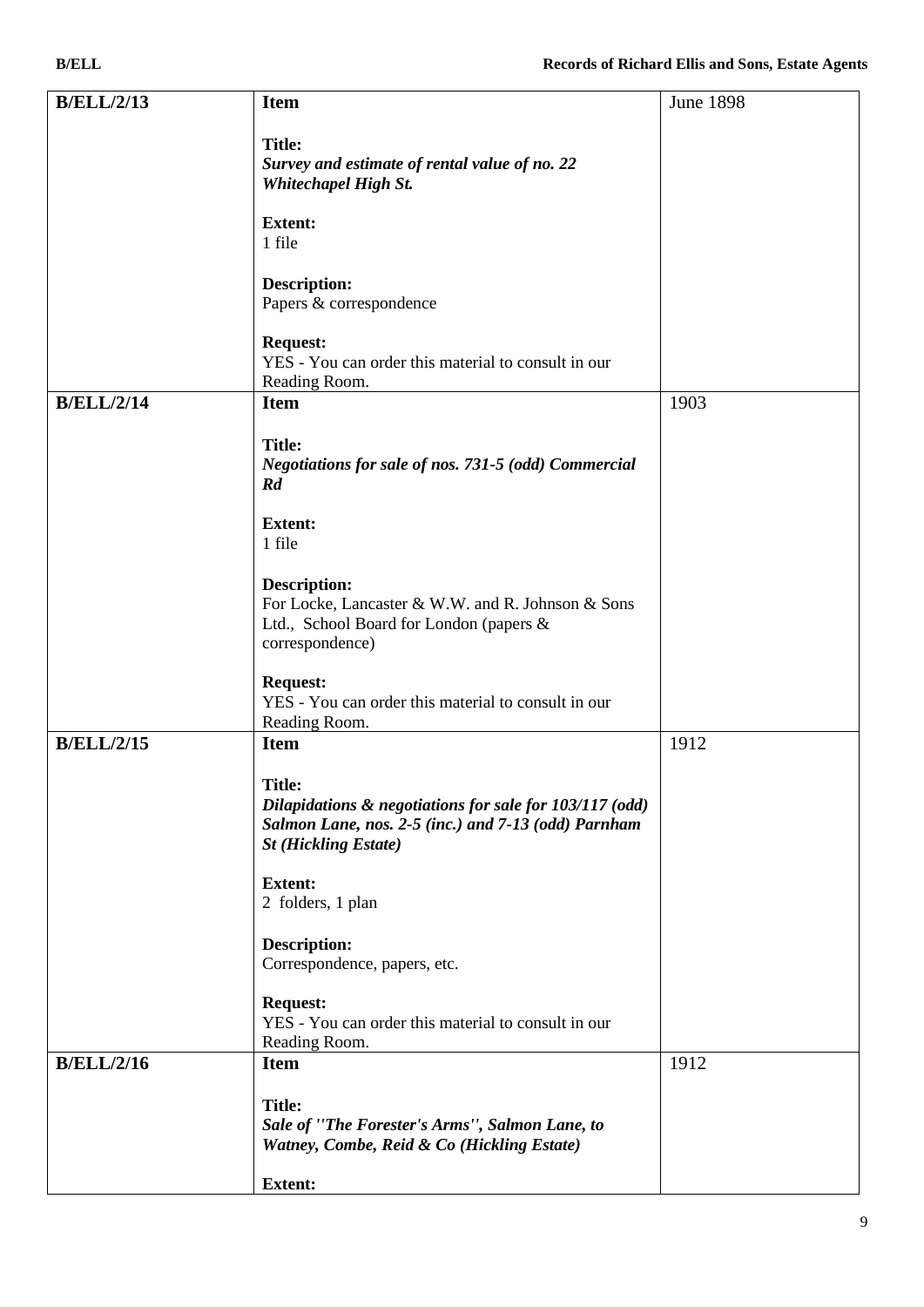|                   | 1 file                                                  |                     |
|-------------------|---------------------------------------------------------|---------------------|
|                   |                                                         |                     |
|                   | <b>Description:</b><br>Correspondence, papers.          |                     |
|                   |                                                         |                     |
|                   | <b>Request:</b>                                         |                     |
|                   | YES - You can order this material to consult in our     |                     |
|                   | Reading Room.                                           |                     |
| <b>B/ELL/2/17</b> | <b>Item</b>                                             | 1907 - 1912         |
|                   |                                                         |                     |
|                   | <b>Title:</b>                                           |                     |
|                   | Survey and valuation of no. 90 Whitechapel High         |                     |
|                   | <b>Street</b>                                           |                     |
|                   |                                                         |                     |
|                   | <b>Extent:</b>                                          |                     |
|                   | 1 file                                                  |                     |
|                   |                                                         |                     |
|                   | <b>Description:</b>                                     |                     |
|                   | For G.L. Hodgkinson, 46 Wimpole St., papers &           |                     |
|                   | correspondence.                                         |                     |
|                   | <b>Request:</b>                                         |                     |
|                   | YES - You can order this material to consult in our     |                     |
|                   | Reading Room.                                           |                     |
| <b>B/ELL/2/18</b> | <b>Item</b>                                             | 1926                |
|                   |                                                         |                     |
|                   | <b>Title:</b>                                           |                     |
|                   | Valuation of St. Katharine & London Docks               |                     |
|                   |                                                         |                     |
|                   | <b>Extent:</b>                                          |                     |
|                   | 1 file                                                  |                     |
|                   |                                                         |                     |
|                   | <b>Description:</b>                                     |                     |
|                   | For Stepney Borough Council, correspondence.            |                     |
|                   | <b>Request:</b>                                         |                     |
|                   | YES - You can order this material to consult in our     |                     |
|                   | Reading Room.                                           |                     |
| <b>B/ELL/2/19</b> | <b>Item</b>                                             | February 1901       |
|                   |                                                         |                     |
|                   | <b>Title:</b>                                           |                     |
|                   | Survey of "The Castle" P.H., no. 19 Quaker St,          |                     |
|                   | <b>Spitalfields</b>                                     |                     |
|                   |                                                         |                     |
|                   | <b>Extent:</b>                                          |                     |
|                   | 1 file                                                  |                     |
|                   |                                                         |                     |
|                   | <b>Description:</b>                                     |                     |
|                   | Plans & correspondence (for Robins & Clark, Solicitors) |                     |
|                   | <b>Request:</b>                                         |                     |
|                   | YES - You can order this material to consult in our     |                     |
|                   | Reading Room.                                           |                     |
| <b>B/ELL/2/20</b> | <b>Item</b>                                             | November - December |
|                   |                                                         | 1899                |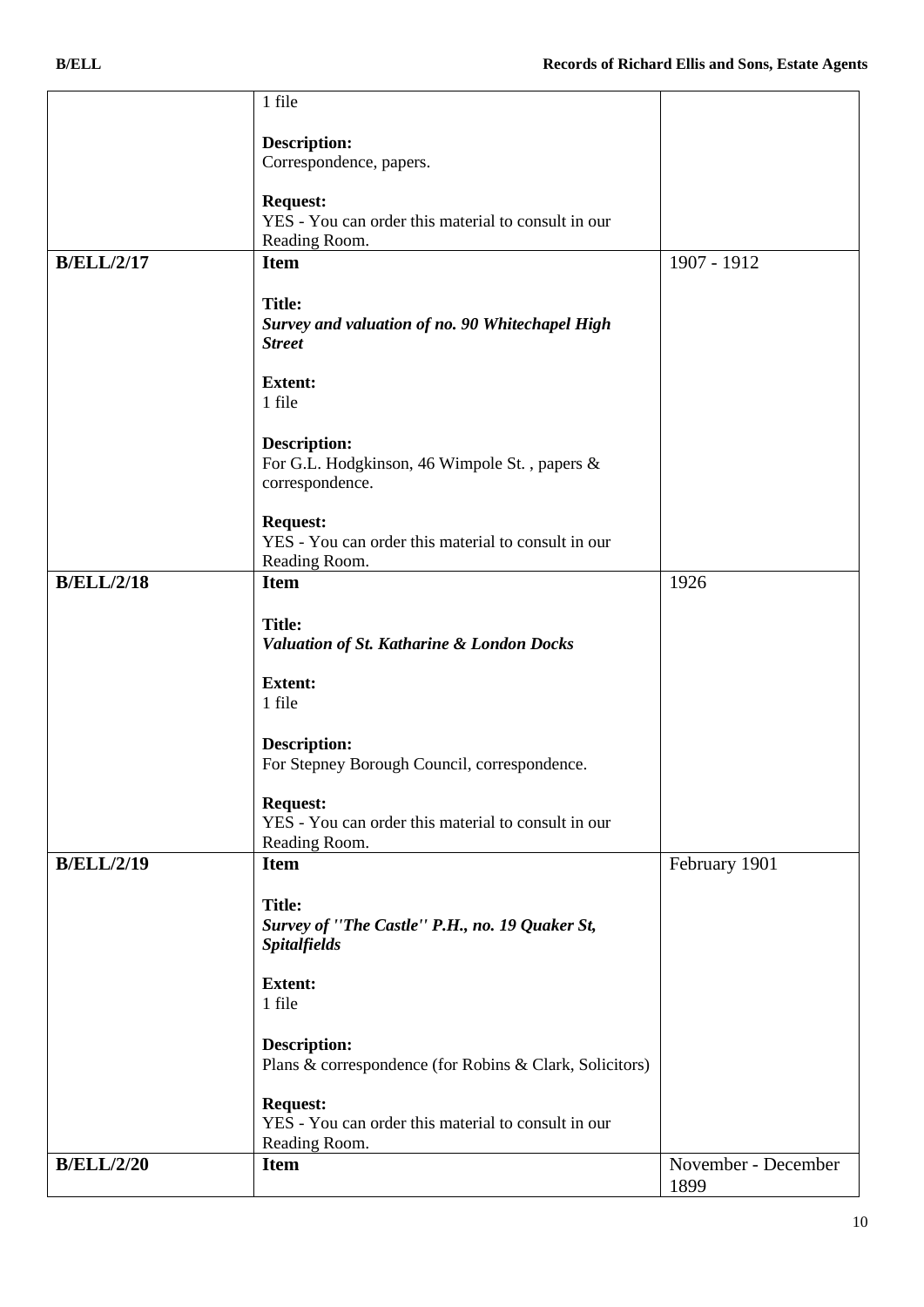|                   | <b>Title:</b>                                                                |                  |
|-------------------|------------------------------------------------------------------------------|------------------|
|                   | Survey of bonded vaults, Hermitage Wharf, Wapping                            |                  |
|                   | <b>Extent:</b>                                                               |                  |
|                   | 1 file                                                                       |                  |
|                   |                                                                              |                  |
|                   | Description:                                                                 |                  |
|                   | Documents                                                                    |                  |
|                   |                                                                              |                  |
|                   | <b>Request:</b><br>YES - You can order this material to consult in our       |                  |
|                   | Reading Room.                                                                |                  |
| <b>B/ELL/2/21</b> | <b>Item</b>                                                                  | <b>July 1907</b> |
|                   |                                                                              |                  |
|                   | <b>Title:</b>                                                                |                  |
|                   | <b>Estimate of rental value of nos. 31-32 Trinity Square</b>                 |                  |
|                   | ("The George" P.H.) for mercantile or professional<br>offices                |                  |
|                   |                                                                              |                  |
|                   | <b>Extent:</b>                                                               |                  |
|                   | 1 file                                                                       |                  |
|                   |                                                                              |                  |
|                   | <b>Description:</b><br>Plan & correspondence (for Sandilands & Co)           |                  |
|                   |                                                                              |                  |
|                   | <b>Request:</b>                                                              |                  |
|                   | YES - You can order this material to consult in our                          |                  |
|                   | Reading Room.                                                                |                  |
| <b>B/ELL/2/22</b> | <b>Item</b>                                                                  | May 1902         |
|                   | <b>Title:</b>                                                                |                  |
|                   |                                                                              |                  |
|                   |                                                                              |                  |
|                   | Survey and valuation of freehold property in Myrdle<br>St, Commercial Rd, E. |                  |
|                   |                                                                              |                  |
|                   | <b>Extent:</b>                                                               |                  |
|                   | 1 file                                                                       |                  |
|                   |                                                                              |                  |
|                   | <b>Description:</b><br>For School Board for London                           |                  |
|                   |                                                                              |                  |
|                   | <b>Request:</b>                                                              |                  |
|                   | YES - You can order this material to consult in our                          |                  |
| <b>B/ELL/2/23</b> | Reading Room.<br><b>Item</b>                                                 | 1897 - 1898      |
|                   |                                                                              |                  |
|                   | <b>Title:</b>                                                                |                  |
|                   | <b>Survey and valuation of King Henry's Wharf, Wapping</b>                   |                  |
|                   |                                                                              |                  |
|                   | <b>Extent:</b><br>1 file                                                     |                  |
|                   |                                                                              |                  |
|                   | <b>Description:</b>                                                          |                  |
|                   | Papers & correspondence (for Law Guarantee & Trust                           |                  |
|                   | Society)                                                                     |                  |
|                   | <b>Request:</b>                                                              |                  |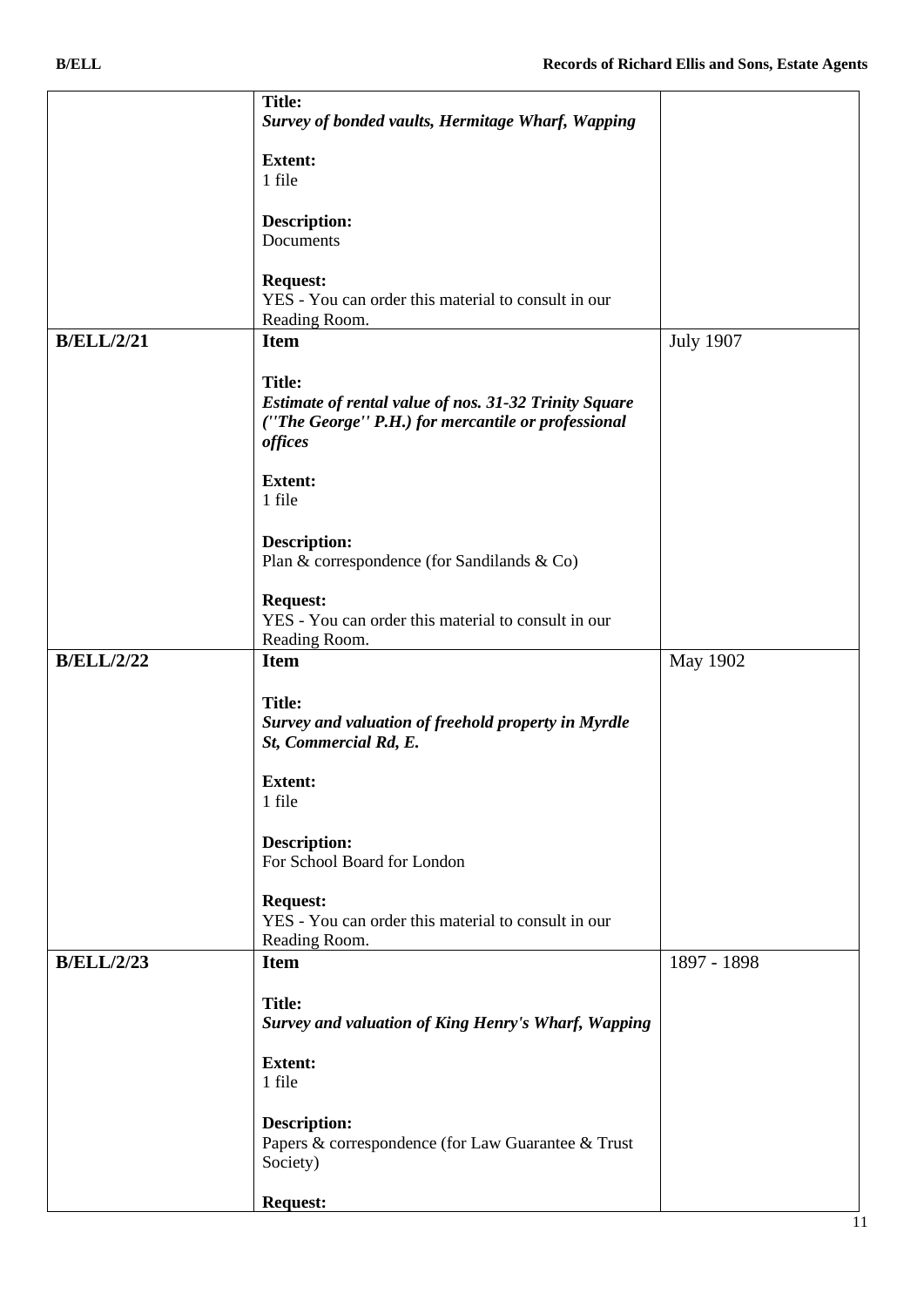|                     | YES - You can order this material to consult in our                             |             |
|---------------------|---------------------------------------------------------------------------------|-------------|
|                     | Reading Room.                                                                   |             |
| <b>B/ELL/2/24</b>   | <b>Item</b>                                                                     | 1905        |
|                     | <b>Title:</b>                                                                   |             |
|                     | Report on freehold & rental values, and dilapidations,                          |             |
|                     | of no. 49 Great Prescot Street                                                  |             |
|                     |                                                                                 |             |
|                     | <b>Extent:</b>                                                                  |             |
|                     | 1 file                                                                          |             |
|                     | Description:                                                                    |             |
|                     | Papers & correspondence (for Leathley & Willes)                                 |             |
|                     |                                                                                 |             |
|                     | <b>Request:</b>                                                                 |             |
|                     | YES - You can order this material to consult in our                             |             |
|                     | Reading Room.                                                                   |             |
| <b>B/ELL/2/25/1</b> | <b>Item</b>                                                                     | 1902 - 1907 |
|                     | <b>Title:</b>                                                                   |             |
|                     | <b>Stepney Borough Council v Bromet (Compensation</b>                           |             |
|                     | case, leasehold interest)                                                       |             |
|                     |                                                                                 |             |
|                     | <b>Extent:</b><br>1 file                                                        |             |
|                     |                                                                                 |             |
|                     | <b>Description:</b>                                                             |             |
|                     | Including copy agreement for building lease of land                             |             |
|                     | (site of 39-47 (odd) Mansell St), 1902                                          |             |
|                     | (1) Herman Friedlander, 37 Mecklenburgh Sq.,                                    |             |
|                     | manufacturing clothier<br>(2) Henry Alberge, Albert Bromet, both of 24-26 (inc) |             |
|                     | Featherstone St, cigar manufacturers                                            |             |
|                     | Also other documents & correspondence.                                          |             |
|                     |                                                                                 |             |
|                     | <b>Request:</b>                                                                 |             |
|                     | YES - You can order this material to consult in our<br>Reading Room.            |             |
| <b>B/ELL/2/25/2</b> | <b>Item</b>                                                                     | 1906        |
|                     |                                                                                 |             |
|                     | <b>Title:</b>                                                                   |             |
|                     | <b>Stepney Borough Council v Friedlander (Mansell</b>                           |             |
|                     | Street widening, compensation case, leasehold interest)                         |             |
|                     | <b>Extent:</b>                                                                  |             |
|                     | 1 bundle                                                                        |             |
|                     |                                                                                 |             |
|                     | <b>Description:</b>                                                             |             |
|                     | Plans and correspondence                                                        |             |
|                     | <b>Request:</b>                                                                 |             |
|                     | YES - You can order this material to consult in our                             |             |
|                     | Reading Room.                                                                   |             |
| <b>B/ELL/2/26</b>   | <b>Item</b>                                                                     | 1927 - 1928 |
|                     |                                                                                 |             |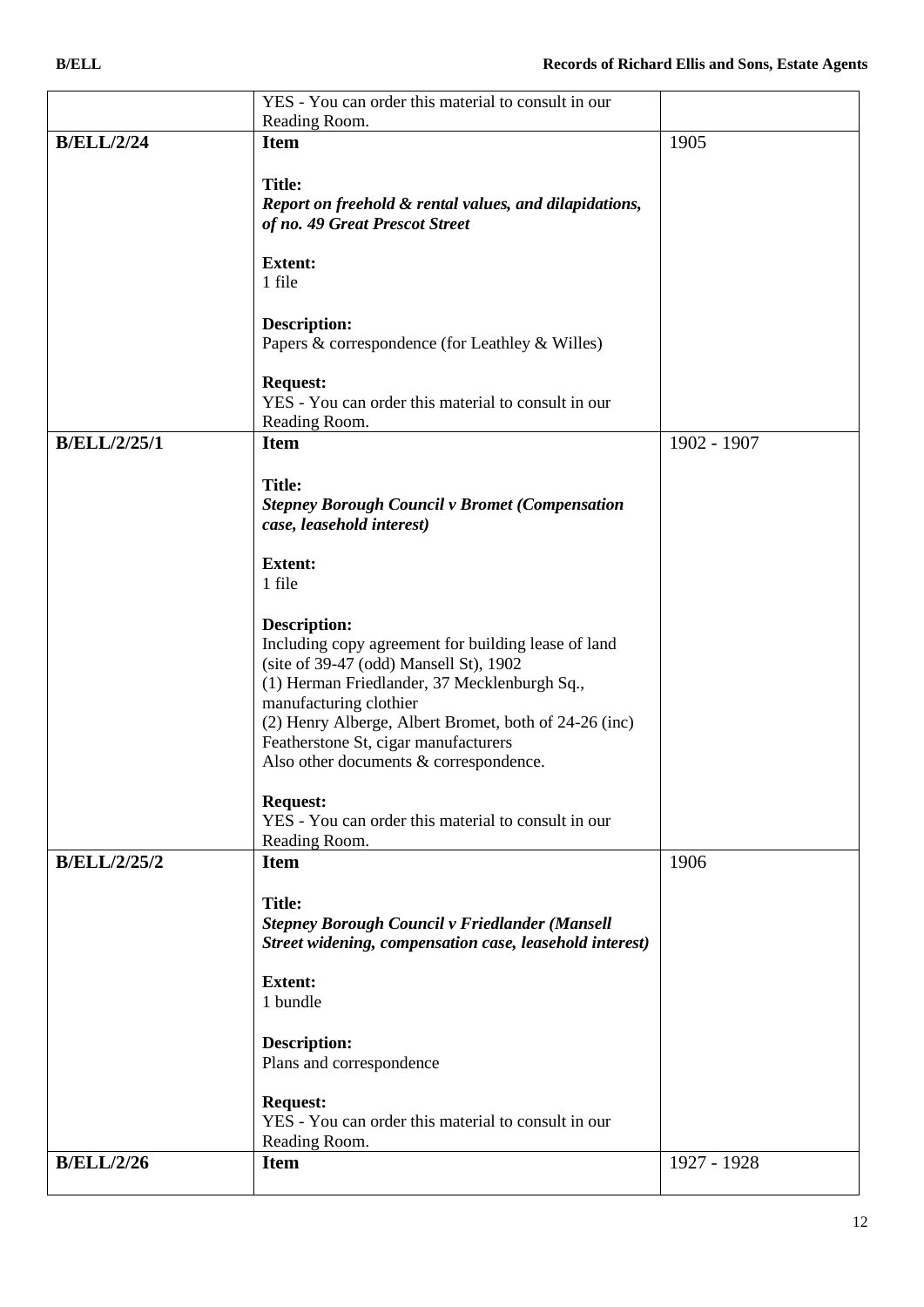|                   | <b>Title:</b>                                         |             |
|-------------------|-------------------------------------------------------|-------------|
|                   | Negotiations in connection with a proposed loan on    |             |
|                   | New Sun Wharf, Narrow St (J.A. Fowler)                |             |
|                   |                                                       |             |
|                   |                                                       |             |
|                   | <b>Extent:</b>                                        |             |
|                   | 1 file                                                |             |
|                   | <b>Description:</b>                                   |             |
|                   | Correspondence & papers                               |             |
|                   |                                                       |             |
|                   | <b>Request:</b>                                       |             |
|                   | YES - You can order this material to consult in our   |             |
|                   | Reading Room.                                         |             |
| <b>B/ELL/2/27</b> | <b>Item</b>                                           | 1901 - 1902 |
|                   |                                                       |             |
|                   | <b>Title:</b>                                         |             |
|                   |                                                       |             |
|                   | Documents regarding freehold land in Wapping High     |             |
|                   | St (compensation case)                                |             |
|                   |                                                       |             |
|                   | <b>Extent:</b>                                        |             |
|                   | 1 file                                                |             |
|                   |                                                       |             |
|                   | <b>Description:</b>                                   |             |
|                   | For School Board for London                           |             |
|                   |                                                       |             |
|                   | <b>Request:</b>                                       |             |
|                   | YES - You can order this material to consult in our   |             |
|                   |                                                       |             |
|                   | Reading Room.                                         |             |
| <b>B/ELL/2/28</b> | <b>Item</b>                                           | 1921        |
|                   |                                                       |             |
|                   | <b>Title:</b>                                         |             |
|                   | Disposal of freehold warehouse premises, 28 Wellclose |             |
|                   | Sq.                                                   |             |
|                   |                                                       |             |
|                   | <b>Extent:</b>                                        |             |
|                   | 1 file                                                |             |
|                   |                                                       |             |
|                   | <b>Description:</b>                                   |             |
|                   | For H. G. Watts & Co., 28 Wellclose Sq.,              |             |
|                   | correspondence & papers                               |             |
|                   |                                                       |             |
|                   |                                                       |             |
|                   | <b>Request:</b>                                       |             |
|                   | YES - You can order this material to consult in our   |             |
|                   | Reading Room.                                         |             |
| <b>B/ELL/2/29</b> | <b>Item</b>                                           | 1900        |
|                   |                                                       |             |
|                   | <b>Title:</b>                                         |             |
|                   | Survey and estate duty valuation of 97 Whitechapel    |             |
|                   | Road (Misses Anna Howard and Julia Howard, long       |             |
|                   | leasehold)                                            |             |
|                   |                                                       |             |
|                   | <b>Extent:</b>                                        |             |
|                   | 1 file                                                |             |
|                   |                                                       |             |
|                   | <b>Description:</b>                                   |             |
|                   |                                                       |             |
|                   | (For Hollams, Sons, Coward & Hawksley)                |             |
|                   | Correspondence & papers                               |             |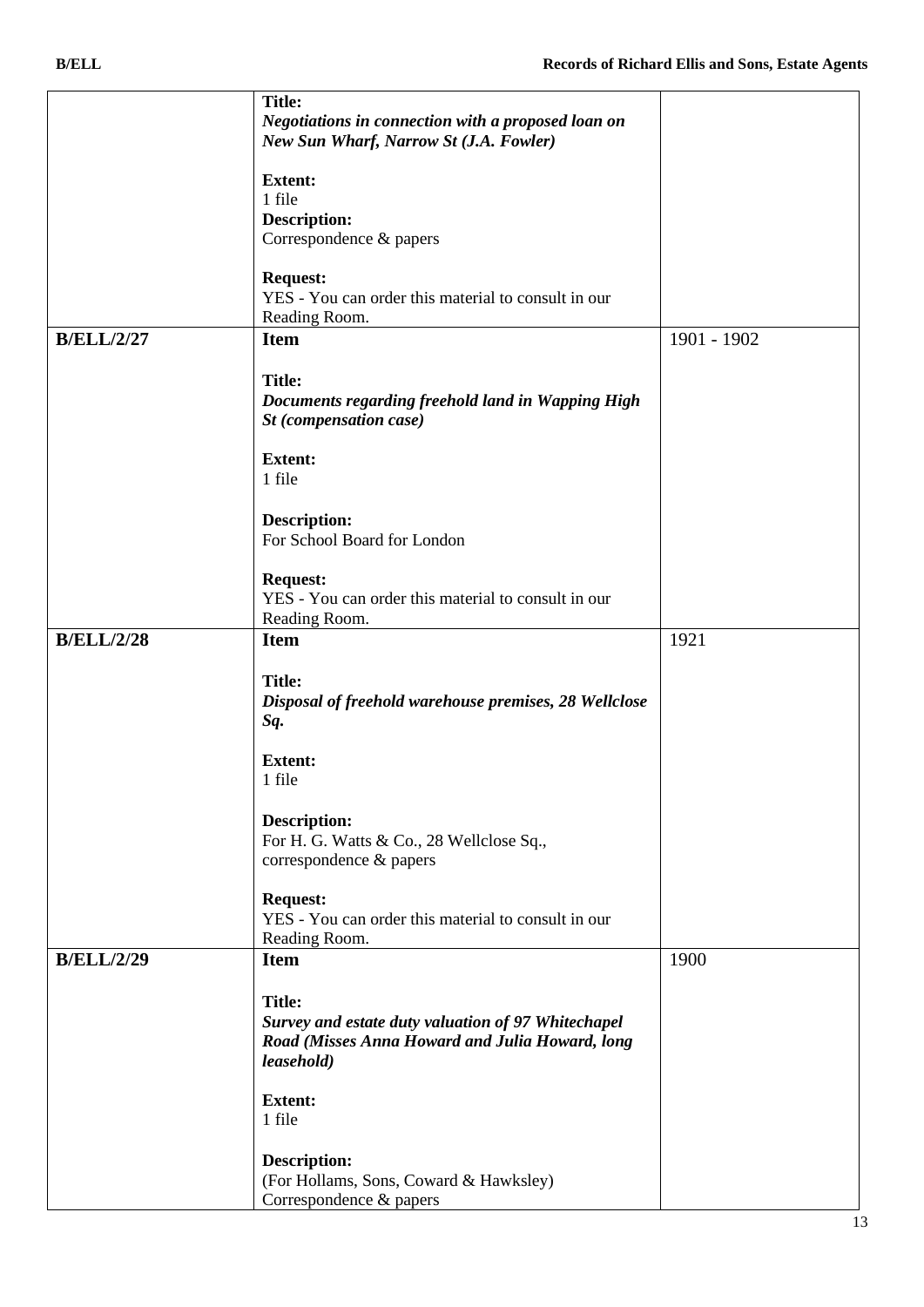|                   | <b>Request:</b>                                                             |                  |
|-------------------|-----------------------------------------------------------------------------|------------------|
|                   | YES - You can order this material to consult in our                         |                  |
|                   | Reading Room.                                                               |                  |
| <b>B/ELL/2/30</b> | <b>Item</b>                                                                 | <b>July 1902</b> |
|                   |                                                                             |                  |
|                   | <b>Title:</b>                                                               |                  |
|                   | Survey and valuation of 8 Osborn Street, Whitechapel<br>(freehold premises) |                  |
|                   |                                                                             |                  |
|                   | <b>Extent:</b>                                                              |                  |
|                   | 1 file                                                                      |                  |
|                   |                                                                             |                  |
|                   | <b>Description:</b>                                                         |                  |
|                   | (For Rivington & Son)<br>Correspondence & papers                            |                  |
|                   |                                                                             |                  |
|                   | <b>Request:</b>                                                             |                  |
|                   | YES - You can order this material to consult in our                         |                  |
|                   | Reading Room.                                                               |                  |
| <b>B/ELL/2/31</b> | <b>Item</b>                                                                 | 1931             |
|                   | <b>Title:</b>                                                               |                  |
|                   | Valuations, etc., re no. 100 Leman Street and nos. 2-6                      |                  |
|                   | (even) East Tenter Street                                                   |                  |
|                   |                                                                             |                  |
|                   | <b>Extent:</b>                                                              |                  |
|                   | 1 file                                                                      |                  |
|                   | <b>Description:</b>                                                         |                  |
|                   | For English and Scottish Joint Co-operative Wholesale                       |                  |
|                   | Society Ltd.                                                                |                  |
|                   |                                                                             |                  |
|                   | <b>Request:</b>                                                             |                  |
|                   | YES - You can order this material to consult in our                         |                  |
| <b>B/ELL/2/32</b> | Reading Room.<br><b>Item</b>                                                | 1922             |
|                   |                                                                             |                  |
|                   | <b>Title:</b>                                                               |                  |
|                   | Survey of alterations and reconstructions at nos. 2-4                       |                  |
|                   | (even), 8 and 12 Dorset St (F.W.Bricknell)                                  |                  |
|                   | <b>Extent:</b>                                                              |                  |
|                   | 1 file                                                                      |                  |
|                   |                                                                             |                  |
|                   | <b>Description:</b>                                                         |                  |
|                   | Correspondence & papers                                                     |                  |
|                   |                                                                             |                  |
|                   | <b>Request:</b><br>YES - You can order this material to consult in our      |                  |
|                   | Reading Room.                                                               |                  |
| <b>B/ELL/2/33</b> | <b>Item</b>                                                                 | April 1897       |
|                   |                                                                             |                  |
|                   | <b>Title:</b>                                                               |                  |
|                   | Survey and valuation of 80 Leman St (freehold                               |                  |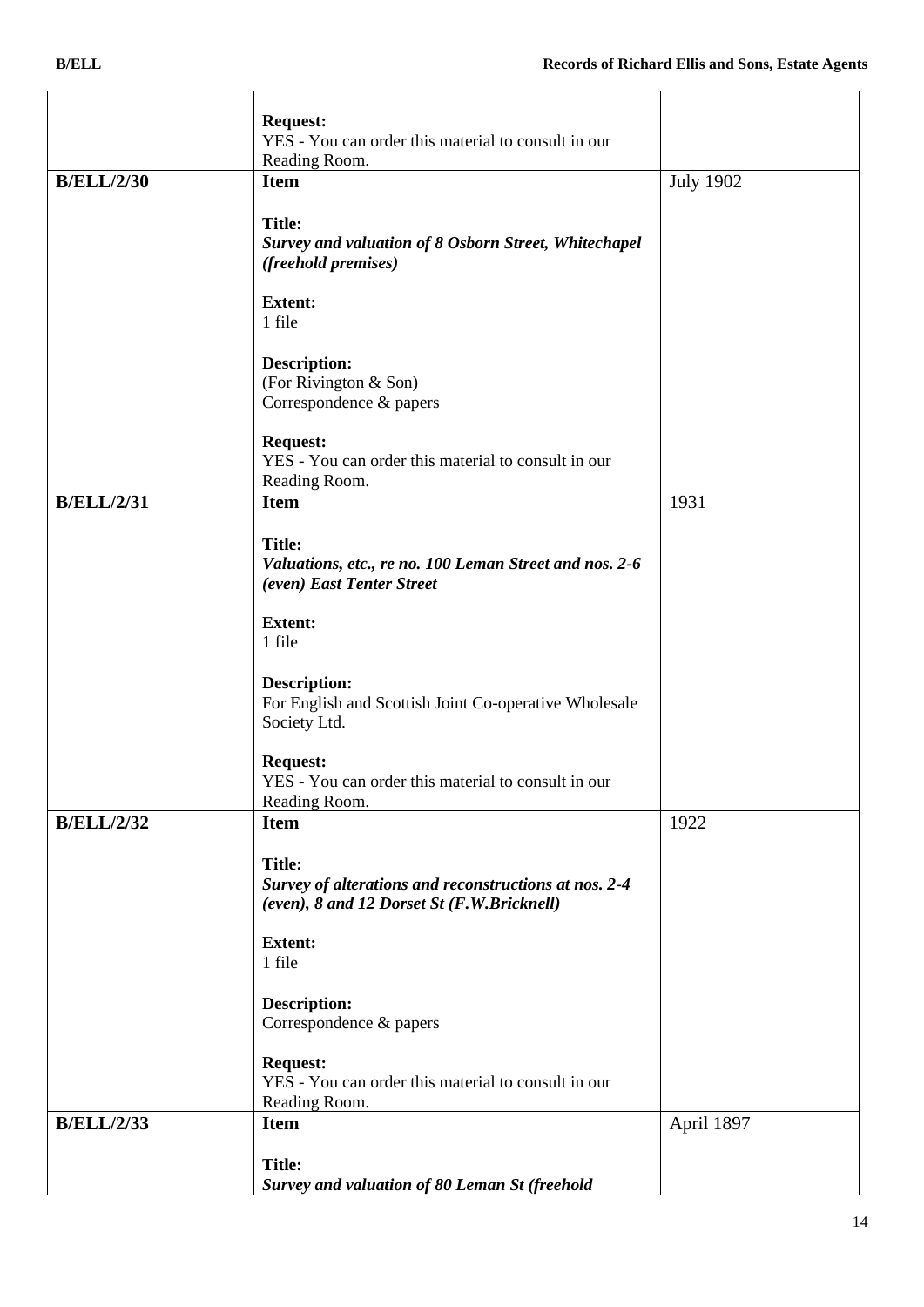|                   | <i>property</i> )                                                               |                 |
|-------------------|---------------------------------------------------------------------------------|-----------------|
|                   | <b>Extent:</b>                                                                  |                 |
|                   | 1 file                                                                          |                 |
|                   |                                                                                 |                 |
|                   | <b>Description:</b>                                                             |                 |
|                   | For M.F.Woodley                                                                 |                 |
|                   | <b>Request:</b>                                                                 |                 |
|                   | YES - You can order this material to consult in our<br>Reading Room.            |                 |
| <b>B/ELL/2/34</b> | <b>Item</b>                                                                     | 11 May 1897     |
|                   |                                                                                 |                 |
|                   | <b>Title:</b>                                                                   |                 |
|                   | Report as to rental value re 62-63 Chamber St,                                  |                 |
|                   | <b>Whitechapel (re Mrs Louis)</b>                                               |                 |
|                   |                                                                                 |                 |
|                   | <b>Extent:</b><br>1 file                                                        |                 |
|                   |                                                                                 |                 |
|                   | <b>Request:</b>                                                                 |                 |
|                   | YES - You can order this material to consult in our                             |                 |
|                   | Reading Room.                                                                   |                 |
| <b>B/ELL/2/35</b> | <b>Item</b>                                                                     | 1929            |
|                   |                                                                                 |                 |
|                   | <b>Title:</b>                                                                   |                 |
|                   | Correspondence and papers re property in Huddlestone<br>St (Wertheimer & Cohen) |                 |
|                   |                                                                                 |                 |
|                   | <b>Extent:</b>                                                                  |                 |
|                   | 1 file                                                                          |                 |
|                   |                                                                                 |                 |
|                   | <b>Description:</b>                                                             |                 |
|                   | Regarding case of Mrs Jacob Cohen of 142 Commercial<br>Rd                       |                 |
|                   |                                                                                 |                 |
|                   | <b>Request:</b>                                                                 |                 |
|                   | YES - You can order this material to consult in our                             |                 |
|                   | Reading Room.                                                                   |                 |
| <b>B/ELL/2/36</b> | <b>Item</b>                                                                     | 1931            |
|                   | <b>Title:</b>                                                                   |                 |
|                   | Valuations, plans, etc., re Colonial Wharves, Ltd., nos.                        |                 |
|                   | 13-24 (inc.) Wapping High St.                                                   |                 |
|                   |                                                                                 |                 |
|                   | <b>Extent:</b>                                                                  |                 |
|                   | 1 file                                                                          |                 |
|                   | <b>Request:</b>                                                                 |                 |
|                   | YES - You can order this material to consult in our                             |                 |
|                   | Reading Room.                                                                   |                 |
|                   |                                                                                 |                 |
| <b>B/ELL/2/37</b> | <b>Item</b>                                                                     | 30 October 1900 |
|                   |                                                                                 |                 |
|                   | <b>Title:</b>                                                                   |                 |
|                   | Dilapidations at 56 & 58 Wapping High St (Hasties'                              |                 |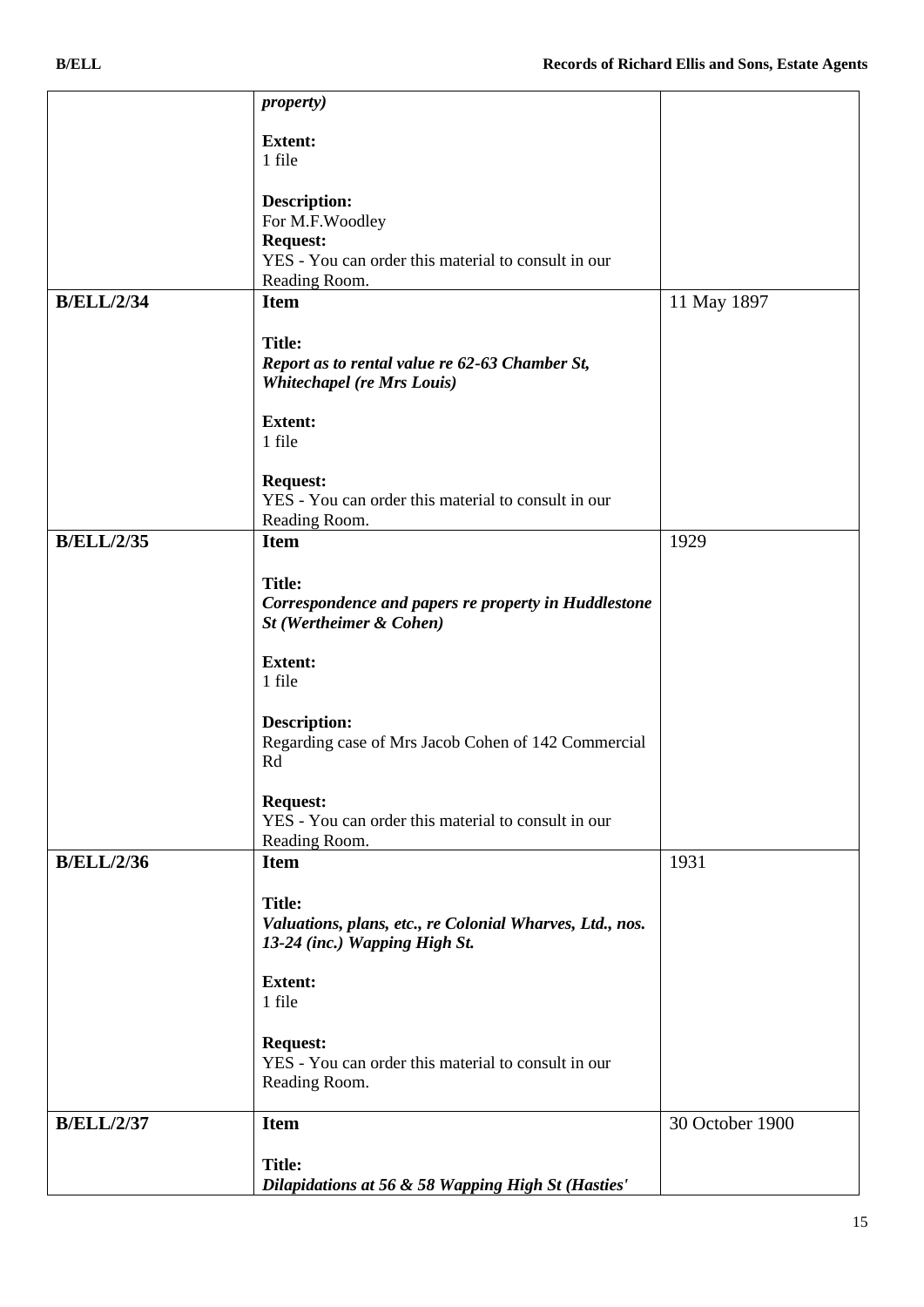|                   | Wharf) (for G. Croshaw & Co, solicitor)                                                                                                                                                   |             |
|-------------------|-------------------------------------------------------------------------------------------------------------------------------------------------------------------------------------------|-------------|
|                   | <b>Extent:</b>                                                                                                                                                                            |             |
|                   | 1 file                                                                                                                                                                                    |             |
|                   | <b>Description:</b><br>Including copy of counterpart lease:<br>(1) David Hay Peffers, of Haddington, Scotland, miller<br>(2) R. and J. Hastie Ltd of Hasties' Wharf, High St.,<br>Wapping |             |
|                   | <b>Request:</b><br>YES - You can order this material to consult in our<br>Reading Room.                                                                                                   |             |
| <b>B/ELL/2/38</b> | <b>Item</b>                                                                                                                                                                               | 1921 - 1923 |
|                   | <b>Title:</b><br>Valuation, etc, of 14 Dod St, Limehouse                                                                                                                                  |             |
|                   | <b>Extent:</b><br>1 file                                                                                                                                                                  |             |
|                   | <b>Description:</b><br>For Herbert A. Game, 2 Eastcheap.<br>Correspondence, papers                                                                                                        |             |
|                   | <b>Request:</b><br>YES - You can order this material to consult in our<br>Reading Room.                                                                                                   |             |
| <b>B/ELL/2/39</b> | <b>Item</b>                                                                                                                                                                               | 1899        |
|                   | <b>Title:</b><br>Survey and valuation of Copenhagen Oil Seed Mills,<br><b>Limehouse</b>                                                                                                   |             |
|                   | <b>Extent:</b><br>1 file                                                                                                                                                                  |             |
|                   | Description:<br>(Freehold waterside property, for Macfarlane, Lang &<br>$Co$ )<br>Correspondence & papers                                                                                 |             |
|                   | <b>Request:</b><br>YES - You can order this material to consult in our<br>Reading Room.                                                                                                   |             |
| <b>B/ELL/2/40</b> | <b>Item</b>                                                                                                                                                                               | 1896        |
|                   | <b>Title:</b><br>Documents and plans re nos. 126-8 (inc.) Whitechapel<br><b>High St</b><br><b>Extent:</b><br>1 file                                                                       |             |
|                   | Description:<br>(Brooke Bond's Papers)                                                                                                                                                    |             |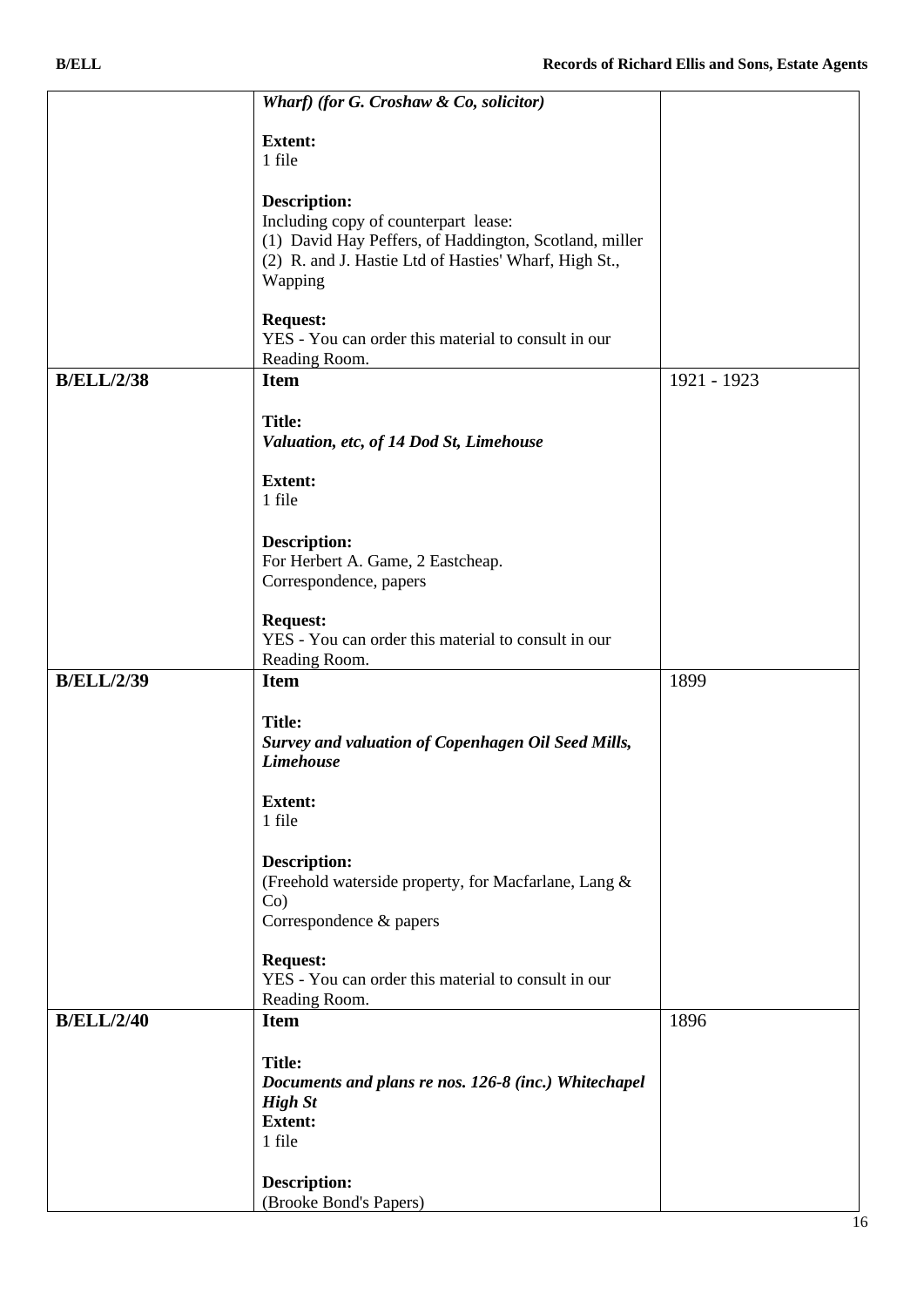|                   | <b>Request:</b><br>YES - You can order this material to consult in our |             |
|-------------------|------------------------------------------------------------------------|-------------|
|                   | Reading Room.                                                          |             |
| <b>B/ELL/2/41</b> | <b>Item</b>                                                            | 1896        |
|                   | <b>Title:</b>                                                          |             |
|                   | Estimate of rental value of 11 Dod St, Limehouse                       |             |
|                   | (manufacturing waterside premises)                                     |             |
|                   | <b>Extent:</b>                                                         |             |
|                   | 1 file                                                                 |             |
|                   | <b>Description:</b>                                                    |             |
|                   | For Richard Rabbidge                                                   |             |
|                   | Correspondence & plans                                                 |             |
|                   | <b>Request:</b>                                                        |             |
|                   | YES - You can order this material to consult in our                    |             |
|                   | Reading Room.                                                          |             |
| <b>B/ELL/2/42</b> | <b>Item</b>                                                            | March 1897  |
|                   | <b>Title:</b>                                                          |             |
|                   | Particulars re manufacturing premises near                             |             |
|                   | Longfellow Rd, Old Ford (for Spencer & So ns)                          |             |
|                   | <b>Extent:</b>                                                         |             |
|                   | 1 file                                                                 |             |
|                   | <b>Description:</b>                                                    |             |
|                   | Plan & paper                                                           |             |
|                   | <b>Request:</b>                                                        |             |
|                   | YES - You can order this material to consult in our                    |             |
|                   | Reading Room.                                                          |             |
| <b>B/ELL/2/43</b> | <b>Item</b>                                                            | 1921        |
|                   | <b>Title:</b>                                                          |             |
|                   | Valuation of fixtures, fittings, plant and machinery at                |             |
|                   | 30 Wellclose Sq                                                        |             |
|                   | <b>Extent:</b>                                                         |             |
|                   | 1 file                                                                 |             |
|                   | <b>Description:</b>                                                    |             |
|                   | Property of Tower Tea Ltd, taken over by Messrs                        |             |
|                   | Twining, Crosfield & Co                                                |             |
|                   | Papers & correspondence                                                |             |
|                   | <b>Request:</b>                                                        |             |
|                   | YES - You can order this material to consult in our                    |             |
|                   | Reading Room.                                                          |             |
| <b>B/ELL/2/44</b> | <b>Item</b>                                                            | 1900 - 1907 |
|                   | <b>Title:</b>                                                          |             |